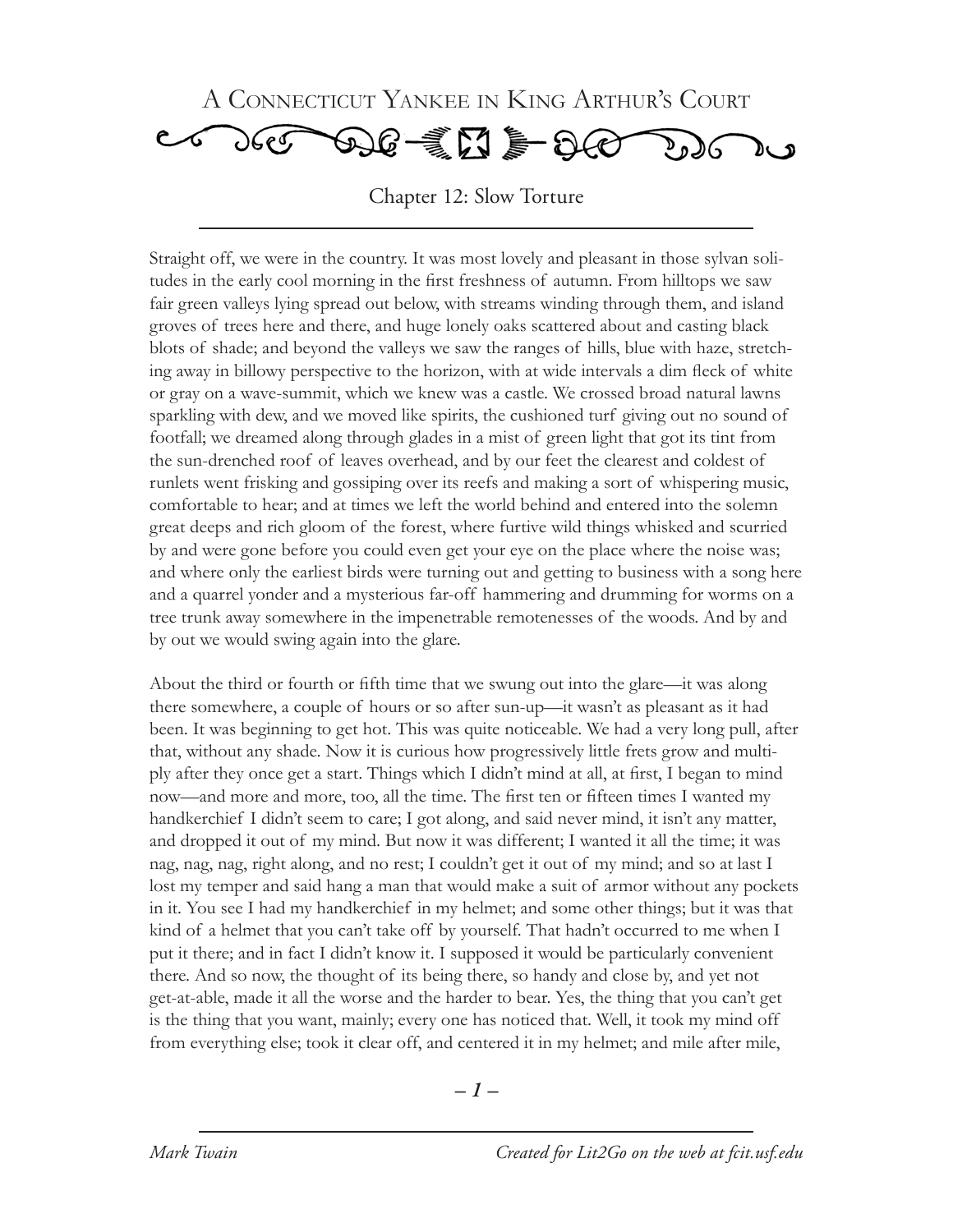there it stayed, imagining the handkerchief, picturing the handkerchief; and it was bitter and aggravating to have the salt sweat keep trickling down into my eyes, and I couldn't get at it. It seems like a little thing, on paper, but it was not a little thing at all; it was the most real kind of misery. I would not say it if it was not so. I made up my mind that I would carry along a reticule next time, let it look how it might, and people say what they would. Of course these iron dudes of the Round Table would think it was scandalous, and maybe raise Sheol about it, but as for me, give me comfort first, and style afterwards. So we jogged along, and now and then we struck a stretch of dust, and it would tumble up in clouds and get into my nose and make me sneeze and cry; and of course I said things I oughtn't to have said, I don't deny that. I am not better than others.

We couldn't seem to meet anybody in this lonesome Britain, not even an ogre; and, in the mood I was in then, it was well for the ogre; that is, an ogre with a handkerchief. Most knights would have thought of nothing but getting his armor; but so I got his bandanna, he could keep his hardware, for all of me.

Meantime, it was getting hotter and hotter in there. You see, the sun was beating down and warming up the iron more and more all the time. Well, when you are hot, that way, every little thing irritates you. When I trotted, I rattled like a crate of dishes, and that annoyed me; and moreover I couldn't seem to stand that shield slatting and banging, now about my breast, now around my back; and if I dropped into a walk my joints creaked and screeched in that wearisome way that a wheelbarrow does, and as we didn't create any breeze at that gait, I was like to get fried in that stove; and besides, the quieter you went the heavier the iron settled down on you and the more and more tons you seemed to weigh every minute. And you had to be always changing hands, and passing your spear over to the other foot, it got so irksome for one hand to hold it long at a time.

Well, you know, when you perspire that way, in rivers, there comes a time when you when you—well, when you itch. You are inside, your hands are outside; so there you are; nothing but iron between. It is not a light thing, let it sound as it may. First it is one place; then another; then some more; and it goes on spreading and spreading, and at last the territory is all occupied, and nobody can imagine what you feel like, nor how unpleasant it is. And when it had got to the worst, and it seemed to me that I could not stand anything more, a fly got in through the bars and settled on my nose, and the bars were stuck and wouldn't work, and I couldn't get the visor up; and I could only shake my head, which was baking hot by this time, and the fly—well, you know how a fly acts when he has got a certainty—he only minded the shaking enough to change from nose to lip, and lip to ear, and buzz and buzz all around in there, and keep on lighting and biting, in a way that a person, already so distressed as I was, simply could not stand. So I gave in, and got Alisande to unship the helmet and relieve me of it. Then she emptied the conveniences out of it and fetched it full of water, and I drank and then stood up, and she poured the rest down in